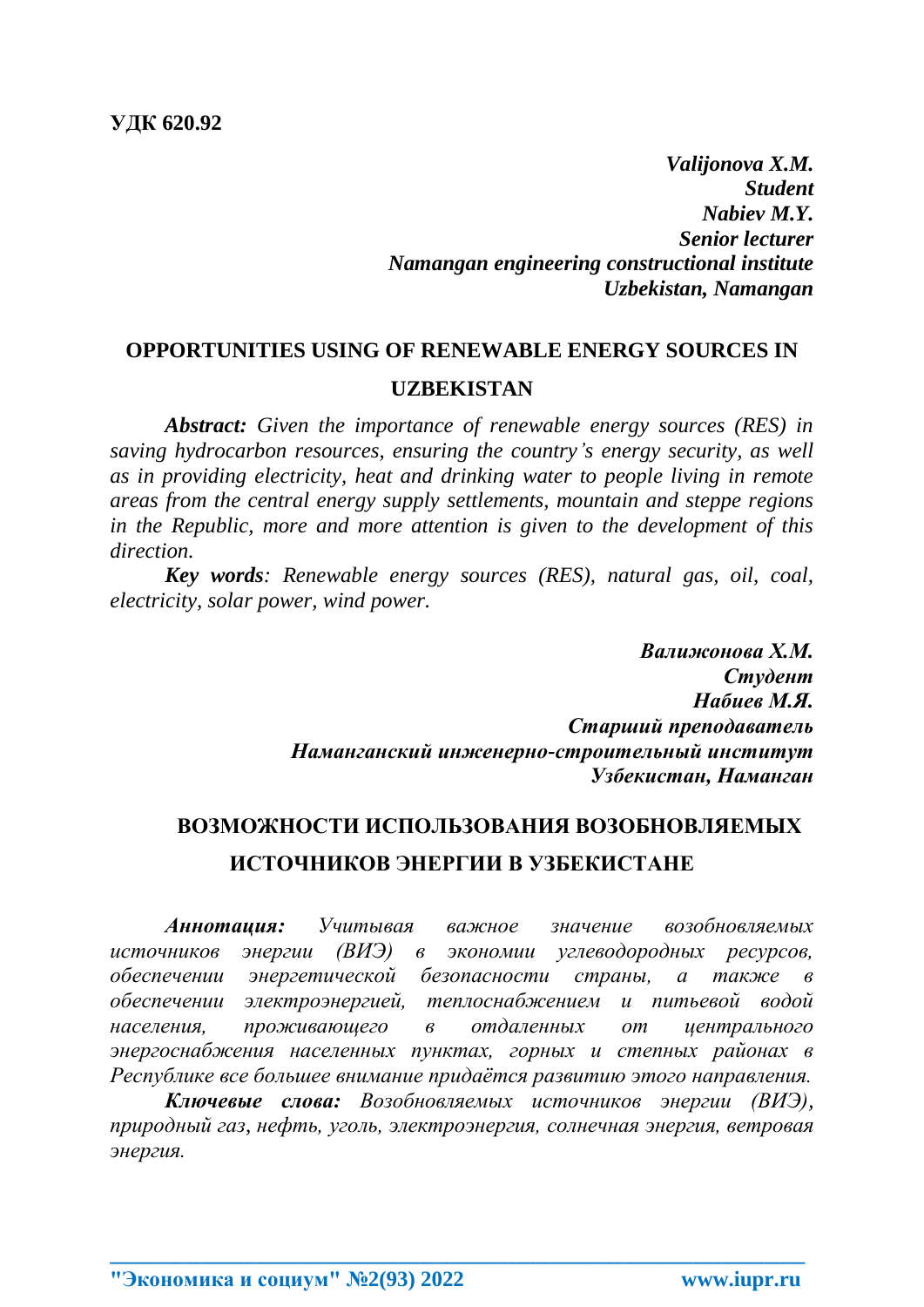Uzbekistan is among those states that have achieved energy independence. In the country, sources of electricity are natural gas and petroleum products. Given the importance of renewable energy sources (RES) in saving hydrocarbon resources, ensuring the country's energy security, as well as in providing electricity, heat and drinking water to people living in remote areas from the central energy supply settlements, mountain and steppe regions, as well as seasonal workers and expedition members in the republic, more and more attention is given to the development of this direction.

Uzbekistan is rich in traditional energy resources: natural gas, coal, oil, oil shale, uranium, and resources for hydropower. In addition to uranium and oil shale, all other sources of energy resources are actively used in the energy balance of the country (table 1).

According to expert estimates, the potential of renewable energy sources in Uzbekistan is about 51 billion tons of oil equivalent, technical potential - 182.32 million tons of oil equivalent, which is more than 3 times higher than the current annual primary energy production (table 2).

As can be seen from the calculations, about 97% (176.8 million tons of oil equivalent) of the potential is accounted for by solar energy.

| <b>Types of primary energy</b> | $2000$ year       |               | $2005$ year        |               | $2010$ year        |               |
|--------------------------------|-------------------|---------------|--------------------|---------------|--------------------|---------------|
| resources                      | th. <b>T.O.e.</b> | $\frac{6}{9}$ | th. <b>r</b> .o.e. | $\frac{6}{6}$ | th. <b>r</b> .o.e. | $\frac{0}{0}$ |
| Total                          | 53765,1           | 100           | 55344,2            | 100           | 58282,6            | 100           |
| Natural gas                    | 45752,5           | 85,1          | 49091,2            | 88,7          | 53499,5            | 91,8          |
| Oil and gas condensate         | 7575,2            | 14,1          | 5611,1             | 10,1          | 4058,2             | 7,0           |
| Coal                           | 0,831             | 0,002         | 0.846              | 0,002         | 0.793              | 0,001         |
| Large hydropower               | 365,242           | 0.7           | 519,4              | 0.9           | 563,1              | 1,0           |
| Small hydropower               | 69,316            | 0,1           | 119,9              | 0.2           | 159,238            | 0,3           |
| Other sources                  | 2,064             | 0,004         | 1,720              | 0,003         | 1,720              | 0,003         |

**Table 1**. The structure of consumption of primary energy resources of Uzbekistan 2000–2010 yy.\*

*\* Conversion factors to the oil equivalent for Uzbekistan: oil - 1.005; natural gas - 0.8112; brown coal - 0.3007; coal - 0.594; electricity - 0.86. (t.o.e., a tons of oil equivalent, t.e.f., a tons of equivalent fuel, 1 t.o.e.* = 10 Gcal = 41.86 GJ = 11, 63 *MWh = 1.43 t.e.f.).*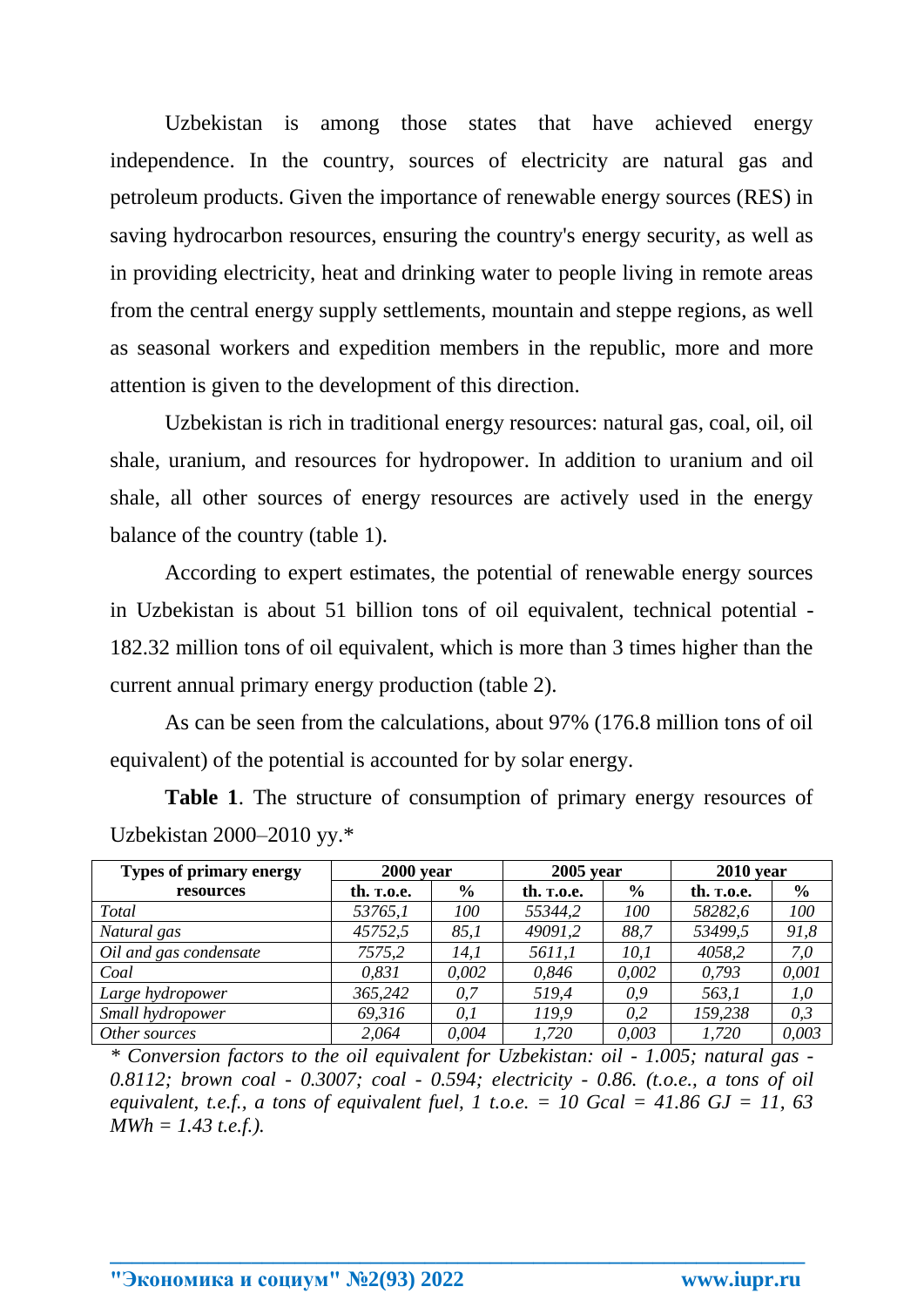Other types of renewable energy sources account for only 3 percent of the technical potential. However, the most developed is the potential of small hydropower (31.3% of the technical potential and 13.3% of the gross potential), which is associated with higher economic efficiency of this type of alternative energy [1].

Given the economic efficiency of the projects, Uzhydroenergo JSC has developed a small hydropower development program with the construction of 140 small hydropower plants, including the first stage - the most profitable 20 hydropower plants. The implementation of the industry program will increase the generating capacity of the Ministry of Agriculture and Water Management to 613 MW and bring electricity generation at small hydropower plants to 2.19 billion kWh.

The gross potential of solar energy, which annually enters the territory of Uzbekistan, is significant and exceeds the energy potential of all the explored reserves of hydrocarbons in the country (table 3).

Thus, the total technical potential for using solar energy at the present stage is 176.8 million t.o.e., or only 0.34% of its gross potential. However, even this indicator is 3 times higher than the annual production of hydrocarbons in the country [2].

The distribution over the territory of the total duration of energy-active (3 m/s or more) wind speeds is similar to the distribution of average speeds. The maximum duration (6–8 thousand hours per year) is characteristic of the coasts and ridges of mountain ranges. In desert areas, such speeds are observed for 3-4 thousand hours, in the Fergana Valley about 1500 hours (table 4).

The gross potential of wind energy, estimated on the basis of long-term weather observations (more than 10 years) of wind speed at weather stations in Uzbekistan, is 2.22 million t.o.e. per year. The technical potential of wind energy in the republic is estimated at 0.43 million t.o.e. per year [3].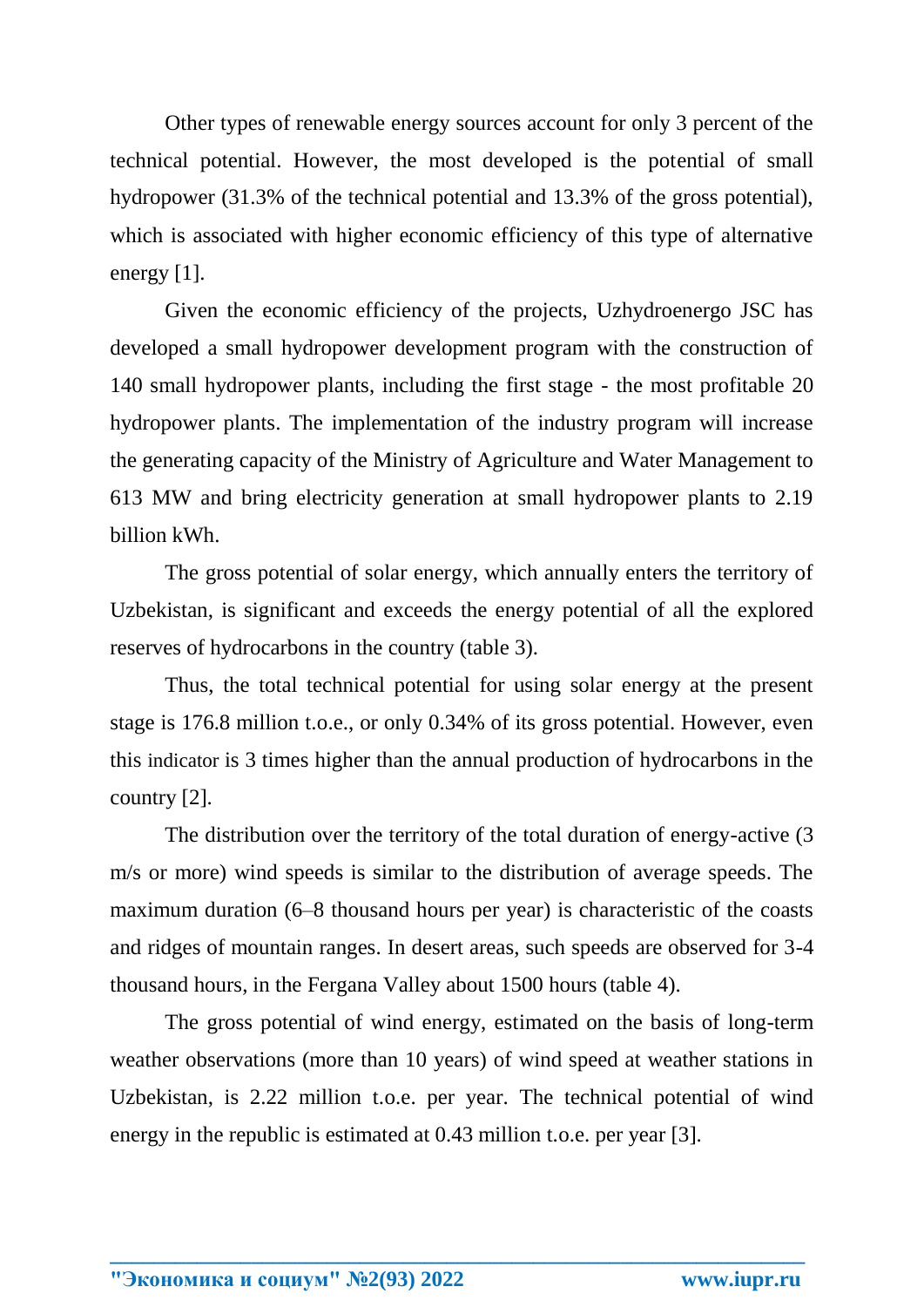In conclusion, it can be noted that studying international experience and comparing it with the conditions of Uzbekistan shows that at present all developed countries and individual developing countries have developed and are implementing strategies and programs in the field of alternative energy.

**Table 2**. Potential of renewable energy sources in Uzbekistan (million t.o.e.)

| <b>Types of RES</b>                 | Gross     | <b>Technical</b> | <b>Mastery</b> |
|-------------------------------------|-----------|------------------|----------------|
| Hydropower, total                   | 9,2       | 2,32             | 0,72           |
| including large rivers              | 8,0       | 1,81             | 0,56           |
| Small rivers, reservoirs and canals | 1,2       | 0,51             | 0,16           |
| Solar power                         | 50973     | 176,8            |                |
| Wind power                          | 2,2       | 0,4              |                |
| <b>Biomass</b>                      |           | 0,5              |                |
| Geothermal waters                   | 0,2       |                  |                |
| Petrothermal resources *            | 6700000   |                  |                |
| <b>Total</b>                        | 50993,8** | 182,32           | 0.72           |

*\* The heat of dry stones.*

*\*\* Excluding petrothermal resources for which there is no technology for use. Source: UNDP Final Report "Prospects for the Development of Renewable Energy in Uzbekistan", Tashkent, 2007 y.*

| $N_2$ | <b>Region</b>  | mln. T.o.e. |
|-------|----------------|-------------|
| 1.    | Andijan        | 129         |
| 2.    | Bukhara        | 4747        |
| 3.    | Fergana        | 215         |
| 4.    | Jizzakh        | 2090        |
| 5.    | Kashkadarya    | 3027        |
| 6.    | Khorezm        | 542         |
| 7.    | Namangan       | 241         |
| 8.    | Navoi          | 14388       |
| 9.    | Samarkand      | 1703        |
| 10.   | Syrdarya       | 327         |
| 11.   | Surkhandarya   | 2554        |
| 12.   | Tashkent       | 1462        |
| 13.   | Karakalpakstan | 19548       |
|       | Total:         | 50973       |

**Table 3**. Gross potential of solar energy by regions of Uzbekistan

*The gross potential of solar energy was estimated taking into account the data of each actinometrical station, representative for territories with the same physical and geographical conditions, and solar radiation in real cloud cover.*

*Source: Appendix A to the Final Report of the Asian Development Bank, Department of East and Central Asia and the Ministry of Agriculture and Water Resources of the Republic of Uzbekistan, "Development of Renewable Energy Sources in the Republic of Uzbekistan" 2005 y.*